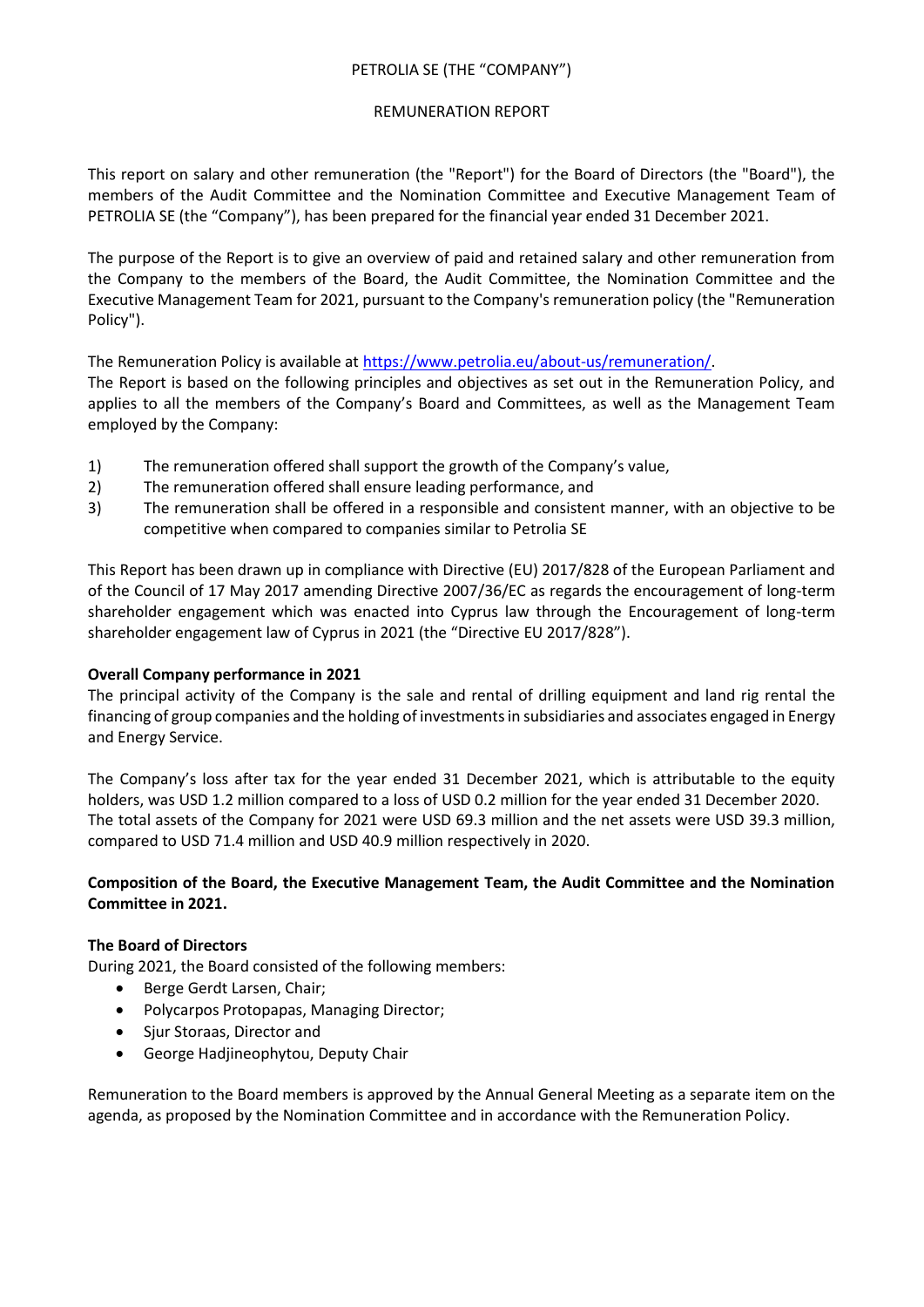### **Payment Based Remuneration Table for the period**

During 2021, the Board members received remuneration as set out below:

|                          |           | <b>Fixed Remuneration</b>    |                          |                                  |                                      |                                     |                                                                |  |
|--------------------------|-----------|------------------------------|--------------------------|----------------------------------|--------------------------------------|-------------------------------------|----------------------------------------------------------------|--|
| <b>Name</b>              | <b>FY</b> | <b>Base</b><br><b>Salary</b> | <b>Fees</b>              | <b>Fringe</b><br><b>Benefits</b> | <b>Extraordinary</b><br><b>Items</b> | <b>Total</b><br><b>Remuneration</b> | <b>Proportion of Fixed and</b><br><b>Variable Remuneration</b> |  |
| Berge Gerdt              | 2021      |                              | $\overline{\phantom{0}}$ |                                  |                                      | 0                                   | N/A                                                            |  |
| Larsen                   | 2020      |                              |                          |                                  |                                      | 0                                   | N/A                                                            |  |
| Sjur Storaas             | 2021      |                              | 44                       |                                  |                                      | 44                                  | 100% Fixed Remuneration.<br>0% Variable Remuneration           |  |
|                          | 2020      |                              | 38                       |                                  |                                      | 38                                  | 100% Fixed Remuneration.<br>0% Variable Remuneration           |  |
| George<br>Hadjineophytou | 2021      |                              | 44                       |                                  |                                      | 44                                  | 100% Fixed Remuneration.<br>0% Variable Remuneration           |  |
|                          | 2020      |                              | 42                       |                                  |                                      | 42                                  | 100% Fixed Remuneration.<br>0% Variable Remuneration           |  |
|                          | 2021      |                              | $\overline{\phantom{0}}$ |                                  |                                      |                                     | N/A                                                            |  |
| Judith Parry             | 2020      |                              | 18                       |                                  |                                      | 18                                  | 100% Fixed Remuneration.<br>0% Variable Remuneration           |  |

# **USD 000**

The Company has paid a Bonus of USD 4 thousands to the Managing Director for the year ended 31.12.2021. The remuneration of the Board members supports the main focus of the Board to support the purpose and sustainability of the Company as well as the delivery of Company's strategic priorities.

The table below shows the change of the Board members' total Board fees for the years 2017 until 2021:

| Changes in fees from previous years |              |                |              |       |              |      |              |   |  |  |
|-------------------------------------|--------------|----------------|--------------|-------|--------------|------|--------------|---|--|--|
| <b>Name</b>                         | 2021 vs 2020 |                | 2020 vs 2019 |       | 2019 vs 2018 |      | 2018 vs 2017 |   |  |  |
|                                     | <b>USD</b>   | %              | <b>USD</b>   | %     | <b>USD</b>   | %    | <b>USD</b>   | % |  |  |
| Berge Gerdt Larsen                  |              |                |              |       |              |      |              |   |  |  |
| Sjur Storaas                        | 6            | 16%            | (4)          | (10%) | (1)          | (2%) |              |   |  |  |
| George Hadjineophytou               |              | 5%             | 38           | 950%  | 14           |      |              |   |  |  |
| Judith Parry                        | (18)         | $(100\%)$ (25) |              | (58%) |              |      |              |   |  |  |
| Pierre Godec                        |              |                |              |       |              |      |              |   |  |  |

#### **USD 000**

The deviation between 2019 to 2020 for the remuneration of Mr. George Hadjineophytou is due to the fact that he was elected as a director of the company on 27/11/2019 and therefore his remuneration was a proportion of the yearly Fee.

The deviations for Mrs. Judith Parry between 2019 and 2020 are due to the fact that she stepped down from her position as director of the company during 2020.

### **Share-based remuneration**.

The Company has not provided share-based remuneration to the Board members during 2021.

As of 31 December 2021, the Board Members and Management Team held shares in the Company as set out below:

| <b>Name</b>                                      | <b>Total Shareholding</b> |
|--------------------------------------------------|---------------------------|
| Berge Gerdt Larsen (Chair of the Board) (Note 1) | 3.789.897                 |
| Sølve Nilsen (Finance Manager)                   | 202,971                   |

(Note 1) Berge Gerdt Larsen owns 44.95% of Increased Oil Recovery AS and his son owns the remaining 55.05%. Larsen Oil & Gas AS is a 100% owned subsidiary of Increased Oil Recovery AS.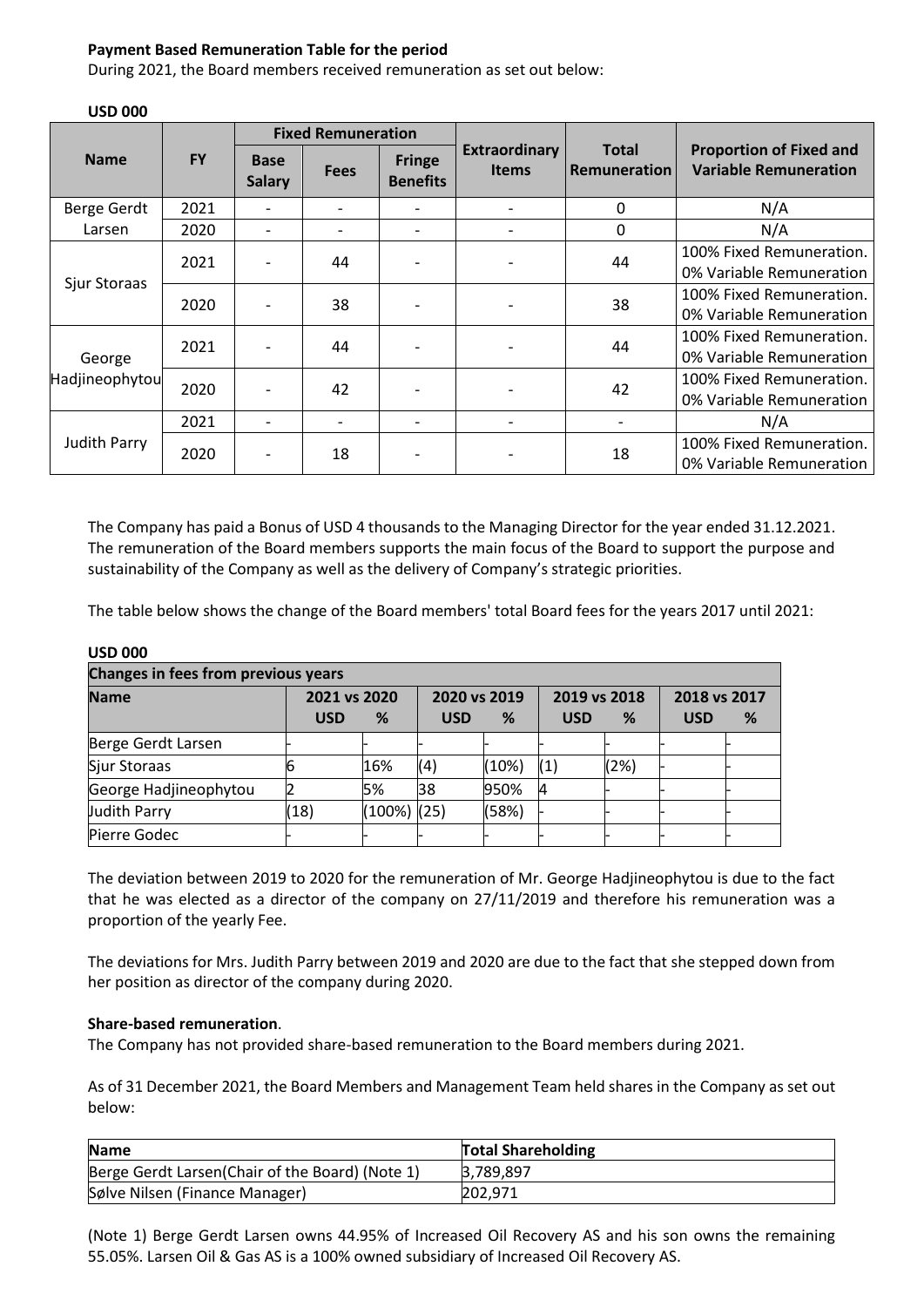Together the two companies hold 26.82% of the shares. Increased Oil Recovery AS is a 49.58% shareholder in Independent Oil & Resources Plc, which holds 45.97% of the shares in Petrolia SE. Berge Gerdt Larsen also controls Time Critical Petroleum Resources AS which holds 6.41% of the shares in Petrolia SE and 19.68% in shares in Independent Oil & Resources Plc.

Independent Oil & Resources Plc is a 38.75% indirect shareholder in NOCO (UK) Ltd. Increased Oil Recovery AS indirectly owns 38.42% in NOCO (UK) Ltd.

# **REMUNERATION OF THE EXECUTIVE MANAGEMENT TEAM**

Key principles for the remuneration of the Executive Management Team

The overall objective of the remuneration guidelines for the Executive Management Team can be summarized as set out below:

- The total compensation offered to the members of the Executive Management Team shall be competitive.
- The compensation shall be motivating, both for the individual and for the Executive Management Team as a group.
- Any variable elements in the total compensation to the Company's Executive Management shall be linked to the values generated by the Company for the Company's shareholders.
- The system of compensation shall be understandable and meet general acceptance internally in the Company, among the Company's shareholders and with the public.
- The system of compensation shall be flexible and contain mechanisms which make it possible to carry out individual adjustments based on the results achieved and contributions made towards the development of the Company.

The Company offers its Executive Management Team remuneration consisting of fixed salary.

### **Remuneration to the Executive Management Team in 2021**

During 2021, the Executive Management received remuneration as set out below:

| Name of<br>Executive                              |           | <b>Fixed Remuneration</b>    |      |                           | Variable<br>Remuneration |                            | Extraordinary | Pension | Total        | Proportion of<br>Fixed and |
|---------------------------------------------------|-----------|------------------------------|------|---------------------------|--------------------------|----------------------------|---------------|---------|--------------|----------------------------|
| member,<br>position                               | <b>FY</b> | <b>Base</b><br><b>Salary</b> | Fees | Fringe<br><b>Benefits</b> | One-year<br>Variable     | Multi-<br>year<br>Variable | Items         | Expense | Remuneration | Variable<br>Remuneration   |
|                                                   |           |                              |      |                           |                          |                            |               |         |              | 94% Fixed                  |
|                                                   | 2021      | 60                           |      |                           | 4                        |                            |               |         | 64           | Remuneration.              |
| Polycarpos<br>Protopapas,<br>Managing<br>Director |           |                              |      |                           |                          |                            |               |         |              | 6% Variable                |
|                                                   |           |                              |      |                           |                          |                            |               |         |              | Remuneration               |
|                                                   | 2020      | 57                           |      |                           |                          |                            |               |         | 57           | 100% Fixed                 |
|                                                   |           |                              |      |                           |                          |                            |               |         |              | Remuneration.              |
|                                                   |           |                              |      |                           |                          |                            |               |         |              | 0% Variable                |
|                                                   |           |                              |      |                           |                          |                            |               |         |              | Remuneration               |
|                                                   |           |                              |      |                           |                          |                            |               |         |              | 100% Fixed                 |
|                                                   | 2021      | 185                          |      |                           | 7                        |                            |               | 20      | 212          | Remuneration.              |
| Sølve                                             |           |                              |      |                           |                          |                            |               |         |              | 0% Variable                |
| Nilsen,<br>Finance<br>Manager                     |           |                              |      |                           |                          |                            |               |         |              | Remuneration               |
|                                                   | 2020      | 177                          |      |                           | 8                        |                            |               | 20      | 205          | 100% Fixed                 |
|                                                   |           |                              | -    |                           |                          |                            |               |         |              | Remuneration.              |
|                                                   |           |                              |      |                           |                          |                            |               |         |              | 0% Variable                |
|                                                   |           |                              |      |                           |                          |                            |               |         |              | Remuneration               |

### **USD 000**

The Company has not offered share options or any other equity-linked remuneration to the members of the Executive Management Team during 2021.

The fixed remuneration and the pension plan allow the Company to offer its senior executives a competitive salary compared to similar companies, while the variable remuneration incentivizes delivery of the Company's strategic objectives and ensures a clear link with value creation.